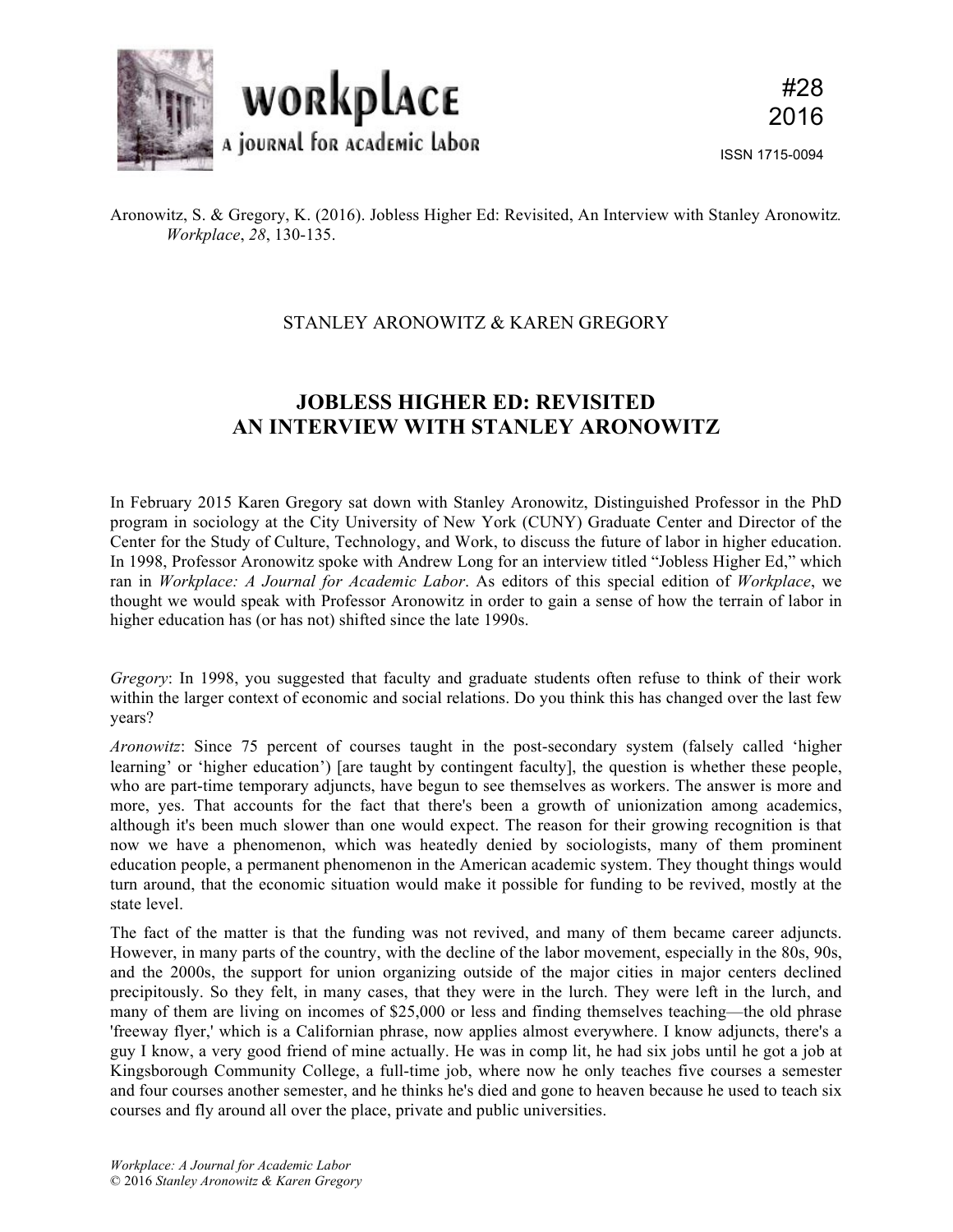So, the problem is not only union organization, but the problem is a sense that they had—I use the word advisedly—that they are a class, that they are a group that is not consonant with the full-time tenured or tenure-track faculty at the graduate schools, not even consonant with the K-12 teachers. That they are really, in many ways, they have much more in common with fast-food workers or waiters and waitresses. These are people, artists, and writers who are really, in some sense, in a position of contingency. So, in many cases, they don't organize out of fear because a lot of the deals that they get are guaranteed only for one or two semesters and then they can be fired at any time. They won't be renewed, and so they keep their mouths shut, not all of them, but many of them keep their mouths shut, and they continue to soldier on.

*Gregory*: Graduate students have had some success organizing recently. Do you think there is a possibility that those organizing campaigns could actually blossom into a much bigger academic labor movement?

*Aronowitz*: The answer is maybe. It would require, in the first place, a coalition of the unions that are now in the field of organizing adjuncts. One of them is the AFT, the NEA, SEIU, UAW. All of them are out there, and they're all operating as individual entrepreneurial unions. They would have to agree on a coalition. They have to become the sum of academic organizing, which, like the CIO in the 1930s, basically pooled their efforts and did not worry about who the group would be assigned if and when they won a representative election or struck for recognition.

Under present circumstances, it is unlikely. I will use the word 'possible.' It's possible, but it's not probable. There's no labor movement. The unions have become, in some sense, the activist unions have become, in some sense, mirror images of startups. They are being very entrepreneurial, very individual, and very competitive and see no reason, in most cases, to unite with each other to organize. In fact, they compete sometimes during NLRB or state labor board representative elections.

*Gregory*: If organizing is going to end up mired in these entrepreneurial agencies, what other possibilities are there? Do you see any other...?

*Aronowitz***:** I have come to the reluctant conclusion, having been an executive council member of the PSC, the Professional Staff Congress, which represents the adjuncts in a manner of speaking, that the adjuncts would be better off forming their own organizations. The best possibility, the best-case possibility, as difficult as it would be, would be for the adjuncts that are organized "as adjuncts" on a national scale… to decide to form themselves into a union. I don't mean just for purposes of collective bargaining. I mean to raise the larger issues of working conditions and their own intellectual development. I can go down the list of what is really necessary because the unions that I say—the SEIU, the teachers, the AFT, and so on they don't care about any of that. They may say they care. It's in their hype, but it's really hype mostly. They care about wages, working conditions, and representation, and whether the dues are shoveling in, but they don't really represent the fullness of their needs and the demands of part-time labor in academia.

That's the big problem. Now, if COCAL or some other organization started out, not as a union that was attempting to, primarily, collectively bargain (although I would not exclude that), if they really became something of a national force, then they might exert pressure on the existing so-called legitimate unions. But they don't see themselves that way, and they don't function that way. It would require an apparatus. It would require full-time organizers. It would require recruitment. Now, the AAUP, the American Association of University Professors, has two categories of membership. Their largest category is now of collective bargaining. Their smaller one—about a third of their members are in chapters—do not have collective bargaining rights. If the adjuncts organize chapters without necessarily having collective bargaining rights, it begins to agitate for their own needs beyond wages.

*Gregory*: For such things as?

*Aronowitz*: Well, for one thing, the right to have sabbaticals, and secondly, a reduction of workloads, which is terribly important. In many cases, they are working too much, and they can't do their own work. Now, the third thing obviously would be a certain sense, not a personal sense, but an institutionalized sense of security—what we call in the PSC a "Certificate of Continuous Employment," which means de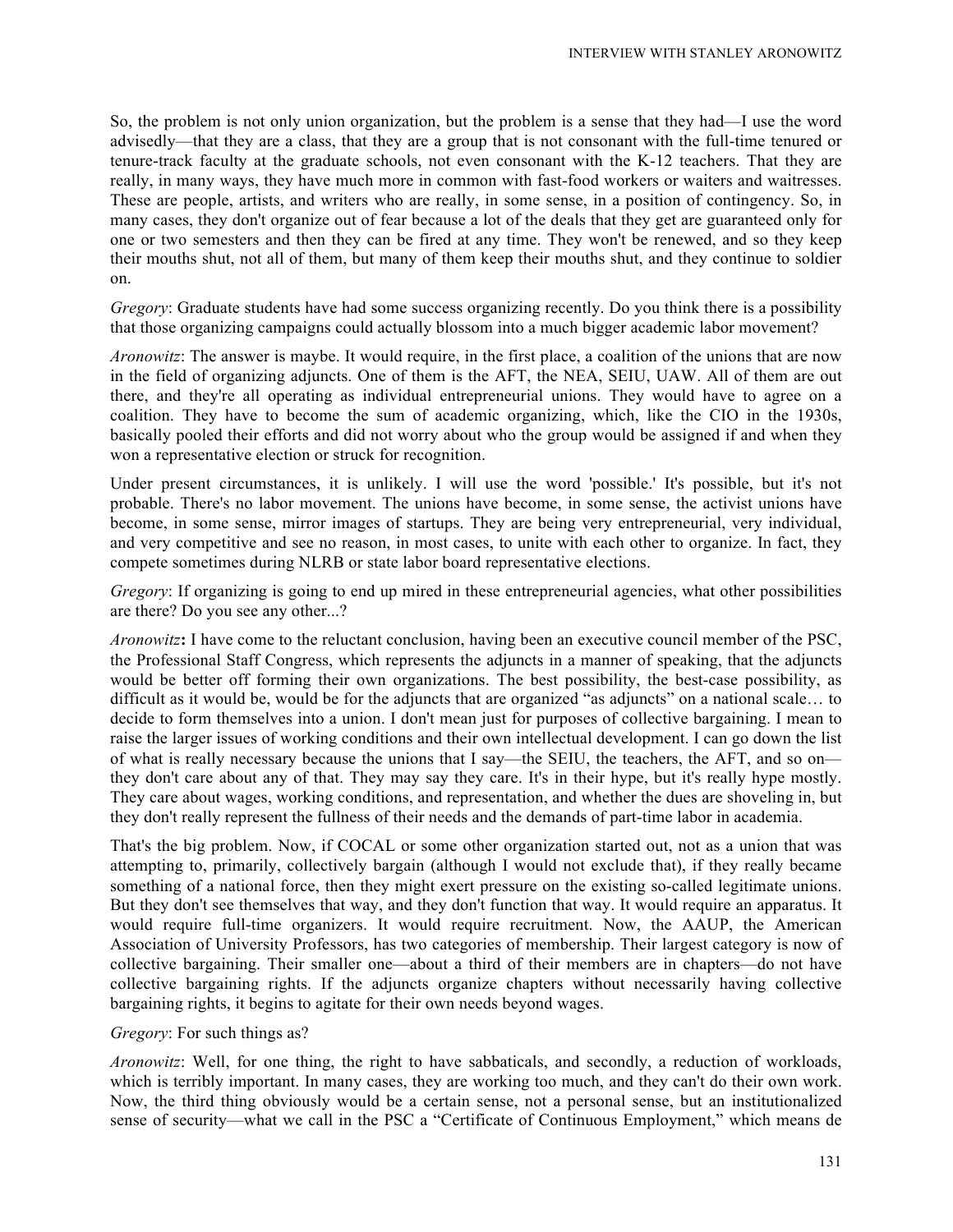facto security as an adjunct and that they can't fire you after one year or six months or whatever it is that they are able to do. Those would be core things. The fourth thing would be for those chapters to run their own educational and training activities for adjuncts. That is to say, have colloquia and to have discussions of teaching and pedagogy.

As you very well know, the problem we have in higher education, in general, and CUNY is really no exception, is that most of the faculty don't know anything about pedagogy. Zip. They stand in front of classes, and they lecture for two hours from old notes or sometimes they do it extemporaneously, but they don't really understand pedagogy, and there's no real discussion in the union or, for that matter, in the faculty senate or any of the other institutions of the university, except occasionally, about these problems. Then, connected to that would be colloquia or educational programs that keep adjuncts abreast of new developments in their own disciplines. One of the things that happens if you're teaching all the time is that you lose track of what's going on. It doesn't mean you have to agree with everything that's going on, but at least you have to know about it.

The other thing that the PSC did, which was quite progressive, it seems to me, is that they began to recruit some of the adjuncts into full-time positions. Not enough, but some of the adjuncts were able to get fulltime positions, and that should be continually a fight.

*Gregory*: It's almost like you're imagining a future of the university where adjuncting is the norm but where adjuncts have organized for themselves, in and of themselves, and where they see themselves as a class.

*Aronowitz*: That's right.

*Gregory*: Do you think we'll end up with divided universities, some being full-time teaching universities and where research is done only at a select handful of R1 schools? Or do you imagine that adjuncts would still be able to conduct their own research?

*Aronowitz*: But that's the point. The point would be to reduce adjunct workload and provide sabbaticals or time off at whatever intervals, so that they can actually do their work. Of course, the ideal situation, which I think is the most improbable, is the situation as of 1970 or 1975, even 1980, where the adjunct was essentially an outside professional who taught a course that was not offered from within. For example, lawyers who teach law, sociology of law, for example, or medical people might teach about health, but that's not what's going on. They're teaching ordinary discipline-based courses.

*Gregory*: Is there any hope within the existing governance structures of the university to make the argument for tenured, full-time, secure jobs again? Or is the future the organizing of adjuncts and trying to re-create what labor looks like in the university?

*Aronowitz*: It seems to me that the unions, as well as the faculty senates or faculty councils, as they're called in some places, are really, in many ways, devoted to the full-time faculty. Not only that, but many of the faculty senates are in bed with the administration and are dominated by the administration. So, they are improbable allies, although the fight to get them to change their positions is not a bad fight. But you first have to be organized in order to make the fight. The problem with adjuncts is as long as they think that they don't have a shot at organization short of collective bargaining, then they're not going to organize. They have to be persuaded that it's worthwhile organizing without necessarily having collective bargaining and become a force without a contract necessarily. I argue that in my new book, *The Life and Death of American Labor* (Verso, 2014).

About contracts, I have to say this: In the public sector, including higher education, especially in those states like New York, which prohibits strikes by public employees, unions are more like professional associations with insurance programs and sometimes some kind of marginal pressure on the institution. They are not unions. There is no such thing as a legitimate part, a legitimate labor movement, that doesn't have the right to strike. It doesn't exist. Now, I have good friends, some of whom are very prominent labor sociologists, who say that strikes are now often promoted or forced by the employer. That's all true, but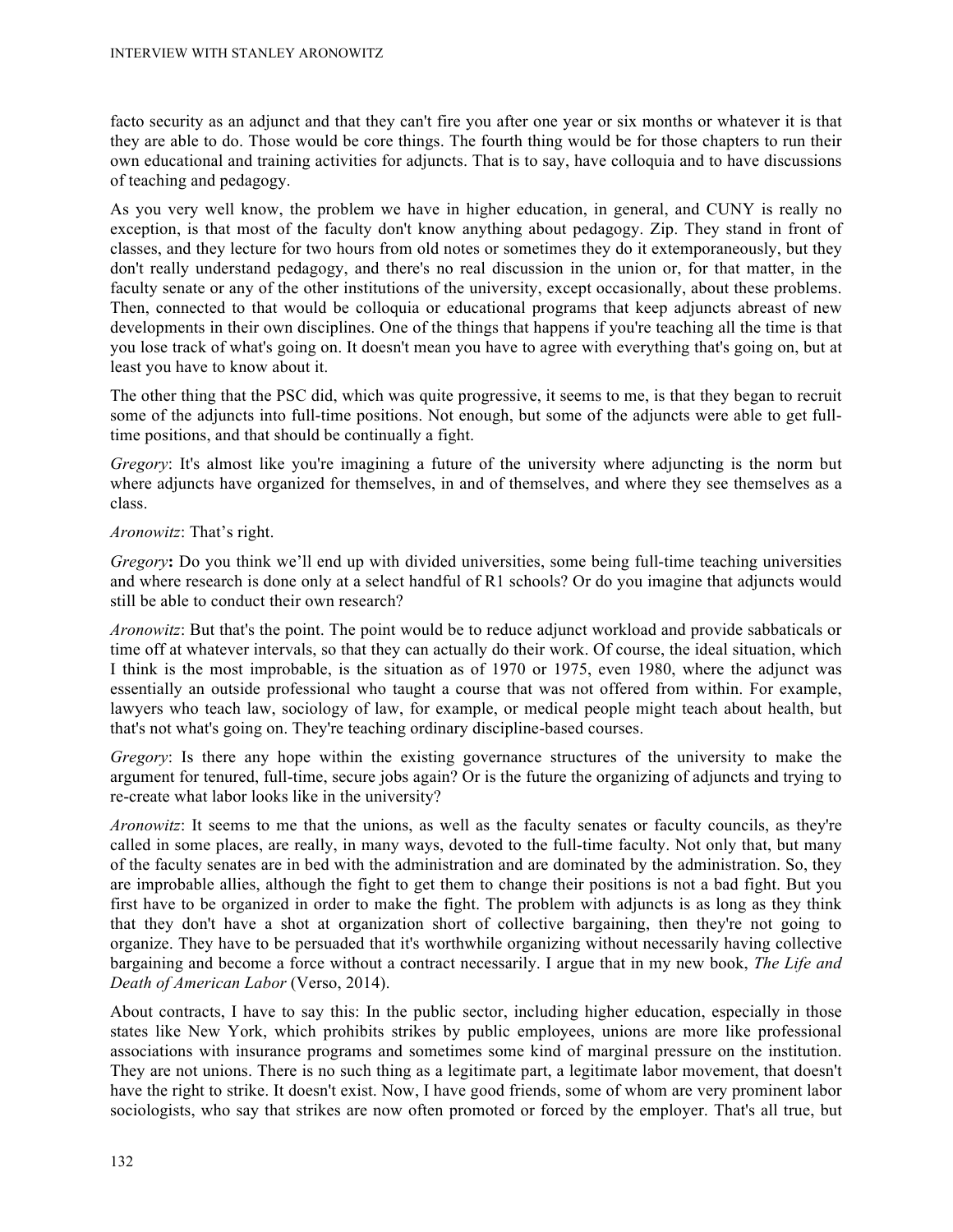the right to strike is a First Amendment right, and the courts have denied it. Those laws, which are on the books and prohibit the right to strike by public employees, will not be in any near term abrogated by legislation. It will have to be done by direct action, and unions that are not prepared to conduct direct action to meet their demands cannot really call themselves negotiators. We have now a system that I call "collective begging," not collective bargaining.

*Gregory*: We used to talk about a two-tier system and how adjuncts were brought in to protect tenure, but now there's a three-tier, four-tier system…

*Aronowitz:* The tiering starts with the professor and the private universities, the tenured professoriate. Then among them there are distinctions, if not differences. The humanists in the private universities are probably stuck at \$150,000, \$160,000. However, the scientists and the social scientists among them, especially economists and people who are in molecular biology and biotechnology and computers, they're making real money, and I mean *real* money. Some of it is from grants, and some of it is by the fiction called "summer salaries," where they can get two-ninths of summer salaries, but they're piling that up a little bit. The problem obviously is that you have the research university in the elite schools, and then you have the humanists and the arts as a second tier. The third tier is the public university. It's pretty serious, and then you have a fourth tier, which is the adjunct or the part-timers or the contingent.

## *Gregory*: What is the future of tenure?

*Aronowitz*: Tenure, it's done. It's only a matter of time. Before the Second World War, tenure was a privilege reserved for very, very few people. Now, it's become more commonplace. A third to 40 percent of people who start out as assistant professors on tenure track end up getting tenure within the institution, but, of course, the elite institutions, they don't give you tenure. You have to go back to a state university and then come back to the private universities, if you're sufficiently distinguished. I use that word with a small "d" but basically, no, it's gone, and so we're going to have more full-time people or non-tenure-track positions, and we have already a lot of people getting hired without tenure. There are a lot of institutions that don't offer tenure.

And, of course, the problem is this: Historically, people went into the university not necessarily to get tenure. They went into the university because, on the one hand, they wanted to do intellectual work or they wanted to do research, which is not the same thing, by the way. What they got paid in terms of money was, relatively speaking, not much, but what they had was a workload that made it possible for them to do their research. I'll give you an example. In 2012, I wrote a book on C. Wright Mills (*Taking it Big: C. Wright Mills and the Making of Political Intellectuals*, Columbia University Press). Now C. Wright Mills starts out at the University of Maryland. He ends up at Columbia University, teaches undergraduates, but he has a 2:2 workload, and he does a lot of intellectual work. He can take time off because he gets grants. He can get lecture fees, all kinds of stuff, but he always complained that the money he was making wasn't enough. And it was true. Until *The Power Elite* in 1956, when he was forty years old, he said he didn't make a living, but we don't even offer housing today. Most public universities don't offer housing, especially those in the four-year colleges.

*Gregory*: If you were going to recommend a certain set of study for organizing, what would you tell them to look at? What part of labor history would you point them toward?

*Aronowitz*: Start with the history of the professional unions. You know what the first one was? It was the Bookkeepers Union in 1913. Bookkeepers Union, Teachers Union in 1960. Those professional unions functioned without a contract. The teachers' unions did not get a contract until the early 60s. The TU, which was the New York State Teachers Union, communist led, was influential in educational policy in a way that the current union, which is the UFT and the AFT, NYSUT, New York State United Teachers, is not. They have much less influence on educational policy than that small communist-led teachers' union because that small union cared about educational policy. So, the first thing is to study the teachers' unions' history, professional unions in general, and then to study educational policy. What is public education? What is that? What are the changes?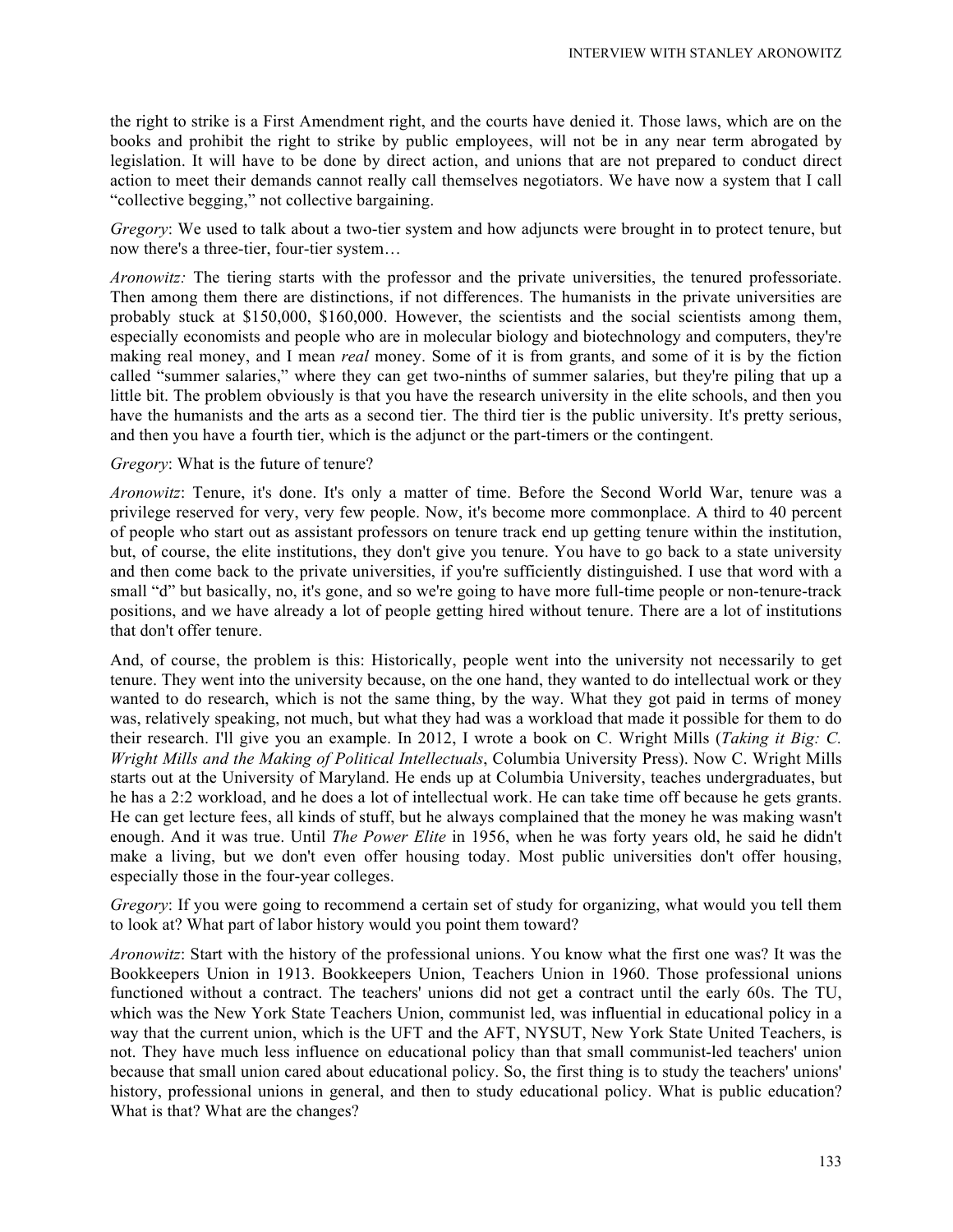In 1918, for example, Thorstein Veblen writes a book, *The Higher Learning in America*. He says that the higher learning in America was never, never really broadly a liberal arts; it was always predicated especially with the *Morrill Act* of 1862. Under Abraham Lincoln's aegis, for whatever reason, Congress passed a law called the *Morrill Act,* which provided for states to allocate part of their state-owned land for universities. The land-grant universities were born under the *Morrill Act*, and which was the first one? Wisconsin.

*Gregory*: It's heartbreaking what has happened to the University of Wisconsin.

*Aronowitz*: They're going to rewrite the mission of a public university. They're going to turn it into a public service corporation. Private oriented, job oriented, whatever the corporates' needs are, we will provide a curriculum. Yet these are technoscientific and agricultural institutions. The humanist dimension, which came into effect at the turn of the twentieth century with people like John Dewey, was a reflection of the growth of the progressive era, the labor movement, the anticorruption crusades, and the flowering of American literature. It was not a movement that was sponsored by the higher-ups in higher education. They were never that kind of people. There are exceptions, of course, but essentially that progressive era was, in effect, a catalyst, although the university was a smaller institution than it is today. In 1939, there were 1.1 million students in the whole of American higher education, and today there are 15.7 million students. The institutionalization of humanism survived the war and went beyond it. It became a Cold War weapon of the American foreign policy. Humanists and certain social scientists, anthropologists and sociologists and economists, became necessary for social as well as economic policy.

When the Soviet Union collapsed in 1991 and the Eastern Europeans went the way of the Soviet Union, the reason for a humanist education disappeared as far as the establishment was concerned, as far as the corporate establishment was concerned. So, what we've seen in the last twenty-five years now is a steady erosion of the universities, transforming them into a technoscientific institution, a corporate-oriented technoscientific institution. What's interesting about it is that before that, in the period from 1945 to roughly 1990, the Cold War supported the humanities for Cold War reasons and because they wanted to buy and integrate the humanists into the establishment. They did that by creating jobs. Now they don't have to buy them anymore.

*Gregory*: In 1998, you said it's really a question of "distance learning" and that such innovations will be a weapon of weakening faculty power and cheapening labor. Do you still see that as the key issue, or is there something more insidious happening now along technological lines?

*Aronowitz*: Well, the first thing I would hold on to is that what I said in 1998 is still the case. Distance learning is a way of flattening the quality of higher education. We can go into that again if you want, but today it's a different story. Today, we're talking about—how shall I put it? I'm going to say it dramatically. The question is whether we have any interest in preserving civilization as we know it, and I use the word colloquially, not to refer to the historical groups called barbarians. The barbarism of this institution now is really incredible. It has no interest at all. Again, there are always exceptions, but the institution has no interest in, even, Western values, forget about values in general. It will create an East Asia institute here and it will create something else there, but basically it's not what they're interested in. They're interested in helping the State Department and the Defense Department develop policy, and they use academics to help them develop policy. These institutes, centers on international or multinational global interests, are really not about knowledge. They're about policy. It's about the implications of this for investment, for the U.S. military, hegemony, and so on, but, as far as the curriculum is concerned, the curriculum is being squeezed all the time if it's not science and math.

*Gregory***:** In that way, thinking again about organizing and the labor of teaching, within that larger framework that you're just articulating, how do people, how does such a class come to say, "we produce value here"?